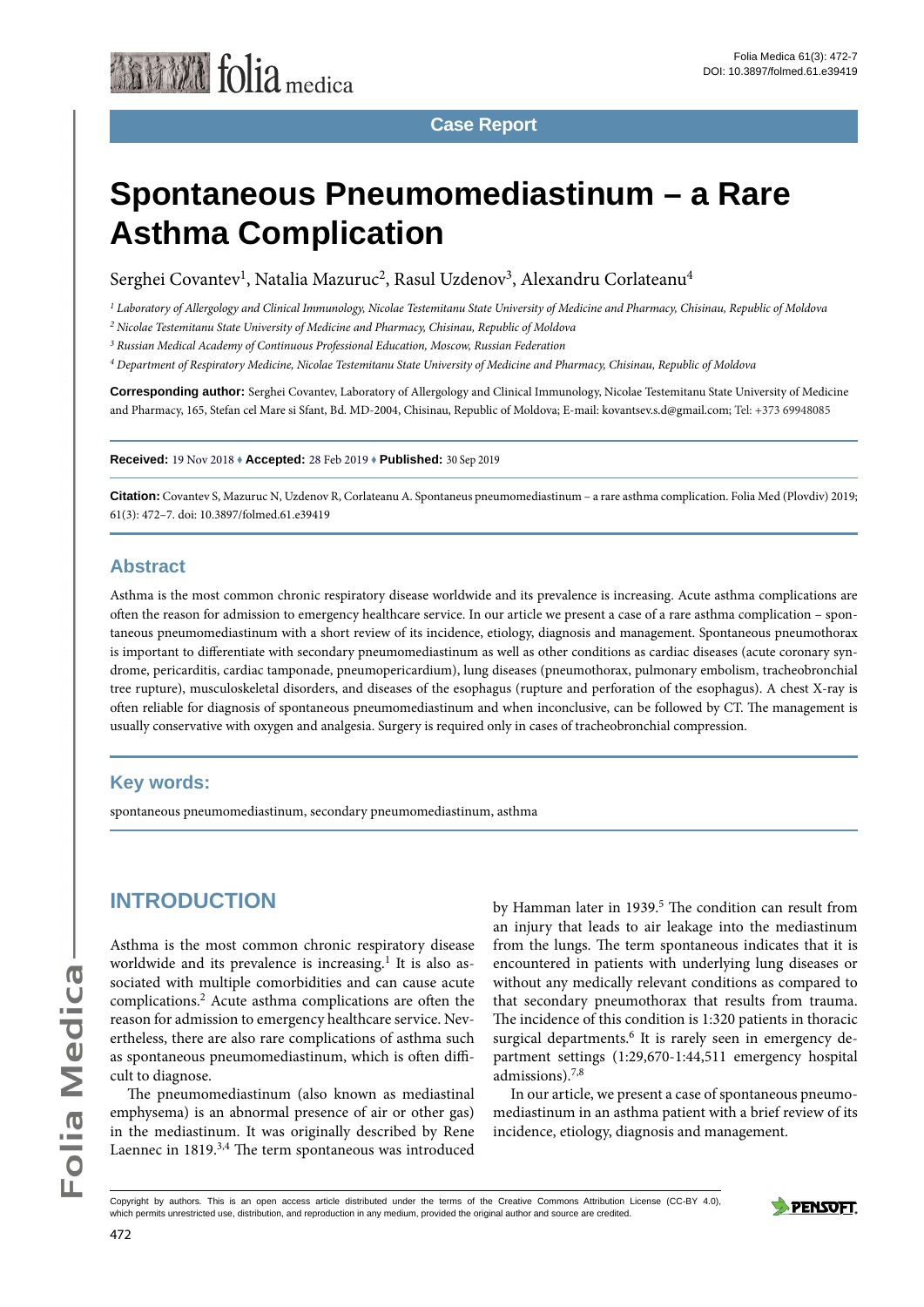### **CASE REPORT**

*A 20-year-old male patient presented to the emergency department with chest pain, productive cough, hoarseness and neck edema. The symptoms started during an asthma attack accompanied with dyspnea and cough. Due to the increase in symptoms, the relatives called an ambulance and he was admitted to the hospital. The patient was diagnosed with asthma at the age of 7 and at the point of admission he was receiving fluticasone propionate 500 mcg/salmeterol 50 mcg* 



emphysema, white arrows – pneumomediastinum.

*2 times per day and salbutamol in case of asthma attacks (1 asthma attack per day), which defines his asthma as uncontrolled. During physical examination, the patient had pale skin, hoarseness, dyspnea, subcutaneous emphysema in the region of upper chest and neck. On auscultation the respiration was normal. The patient was admitted with a pulse of 76 beats per minute and arterial pressure 120/60 mm Hg. The other organ examination was unremarkable. The laboratory analysis revealed a minor leukocytosis (10*×*109 per liter). The chest X-ray revealed the presence of air in the mediastinum and subcutaneously (Figs 1, 2).*

*A control HRCT was performed with 1.5 mm thickness. The air was distributed subcutaneously and intermuscularly in the soft tissues of the neck, extending along the esophagus and was found in all parts of the mediastinum (Fig. 3). A small amount of air was found subcutaneously and intermuscularly in the chest, mainly in the left axillary region. Furthermore, air was found in the lumen of the spinal canal all the way from the cervical to the lower thoracic region. The lungs had no focal or infiltrative changes. The trachea and bronchi (including subsegmental branches) were clear with a small enlargement of the thickness of the bronchial wall. The heart was not enlarged, pericardial sheets were not changed, and fluid in pericardial space was not detected. Free fluid in the pleural cavities was not present.*

*The patient was managed conservatively with oxygen and analgesia (non-steroidal anti-inflammatory drugs, ketorolac in the current case). After 7 days of observation he was discharged without any complains and with significant health status improvement.*

### **DISCUSSIONS**

Pneumomediastinum is a rare condition, which requires Figure 1. Chest X-ray of the patient. Red arrow – subcutaneous Pheumomediastinum is a rare condition, which requires<br>differential diagnosis with several other diseases.<sup>6-8</sup> The



**Figure 2.** Enlarged region of the mediastinum on the chest X-ray. White arrows – pneumomediastinum.

Folia Medica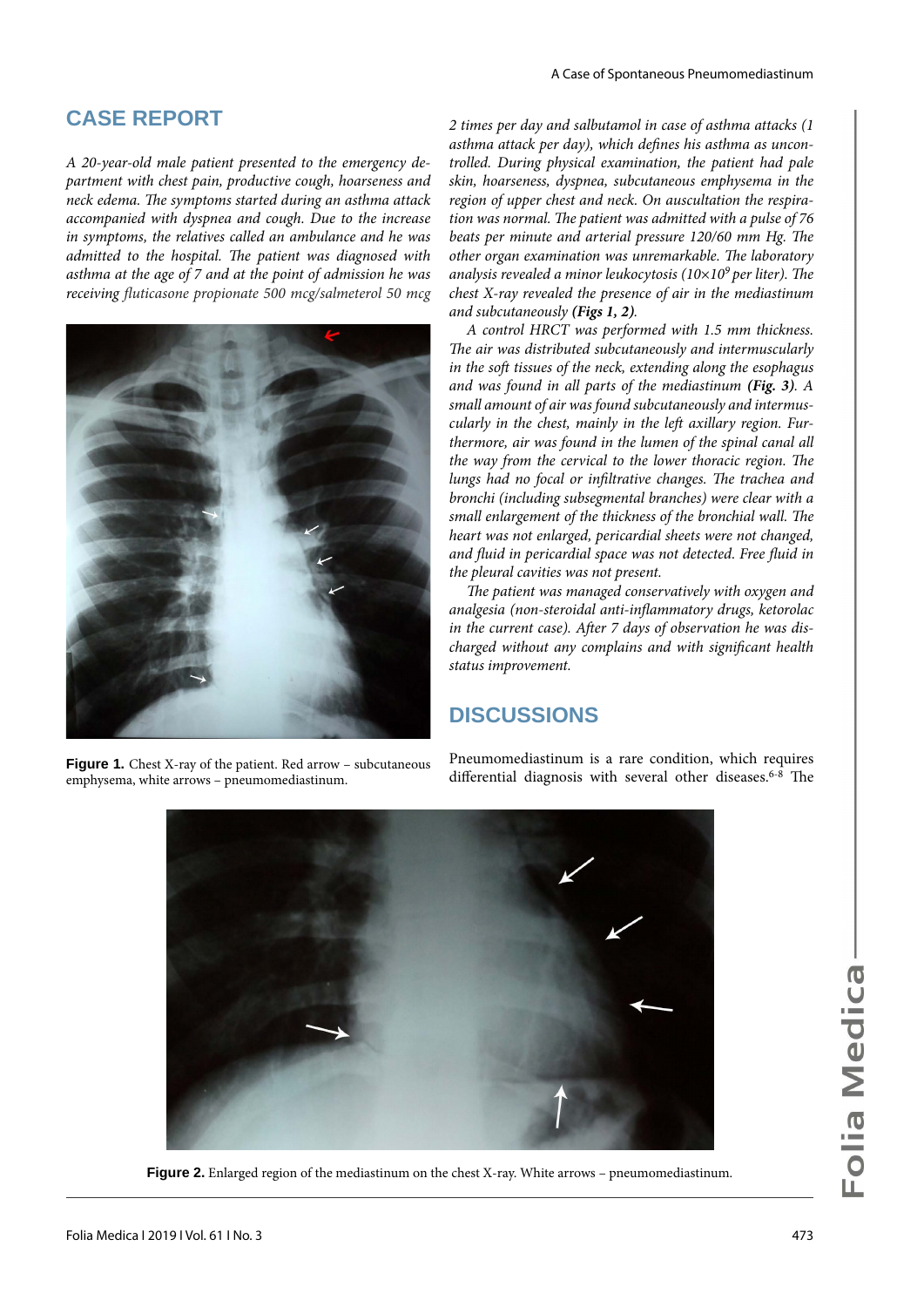

**Figure 3.** HRCT of the patient. Arrows show area of pneumomediastinum.

condition is more predominant in males (57%–87%).7,9 The medical history predisposing to the development of spontaneous pneumomediastinum includes smoking in 29%– 34.1% cases, asthma in 14%–21.9%, idiopathic pulmonary fibrosis in 7%, and chronic obstructive pulmonary disease in 4%.9 Nevertheless, the condition can be associated with a variety of other diseases including the use of drugs, perforation of the esophagus and even perforation of sigmoid diverticulus.7,10 Clinical symptoms include chest pain 54%– 59.5%, dyspnea 25.5%–39%, cough 32%–32.5%, subcutaneous emphysema 32%–42.9%, odynophagia 4%, neck swelling 14%, pneumothorax  $7\%$ ,  $^{9,11}$  Hamman's sign (crunching sign over the precordial area synchronous with heartbeats) is present in approximately 20% of patients.<sup>12</sup> In children, cough (81%), dyspnea (75%), and chest pain (56%) are the predominant symptoms and expiratory wheezing (63%) and neck crepitus (50%) are the most common physical findings.13 In more than a half of the cases there is no precipitating factors (51.2% of cases). Other common precipitating factors may include physical exercise in 12.2% of cases, vomiting in 9.8%, cough in 7.3%, and infection of the upper airways in 7.3% of cases.<sup>7</sup>

The chest X-ray can reveal pneumomediastinum in 69%–100% of cases and subcutaneous air in 35%–65.8%. The HRCT scan of the chest reveals mediastinal air in practically 100% of cases and subcutaneous air in 40%–100% of the patients. Macklin effect is a pathophysiologic process that is a radiological marker of pneumomediastinum, which consists of alveolar ruptures, air dissection along bronchovascular sheaths, and formation of blunt pulmonary interstitial emphysema.7,9,14

Additional diagnostic methods may include contrast esophagram, esophagoscopy, and bronchoscopy but usually these are not diagnostically accurate. Nevertheless, they may be crucial to exclude other conditions (perforation of the esophagus and/or of the tracheobronchial tree).<sup>7,9,14</sup>

As compared to spontaneous pneumomediastinum, secondary pneumomediastinum develops as a result of blunt thoracic trauma (39%), barotrauma (33%), *P. carinii* pneumonia (6%), pneumothorax with pulmonary cavitary lesions (6%), esophageal perforation (4%) etc.<sup>9</sup>

It is important to distinguish these two entities since they are different in their clinical outcomes. Cacers et al. compared spontaneous pneumomediastinum patients with secondary pneumomediastinum. Patients with secondary pneumomediastinum were typically older, less likely to be diagnosed using chest X-ray, more likely to have an associated pneumothorax, more likely to have a chest tube placed, to have an associated pleural effusion and have subcutaneous emphysema. As a result, they have a longer hospital stay (19 versus 3 days,  $p < 0.001$ ), and are more likely to have a lethal outcome (39% versus 0%, *p* < 0.001).<sup>9</sup>

The differential diagnosis of spontaneous pneumomediastinum must include several other conditions, in particular, cardiac diseases (acute coronary syndrome, pericarditis, cardiac tamponade, pneumopericardium), lung diseases (pneumothorax, pulmonary embolism, tracheobronchial tree rupture asthma exacerbations, COPD and interstitial lung disease), musculoskeletal disorders, the Valsalva maneuver (e.g. child birth), strenuous exercise, shouting, barotrauma (diving, intubation), cocaine inhalation, and diseases of the esophagus (rupture and perforation of the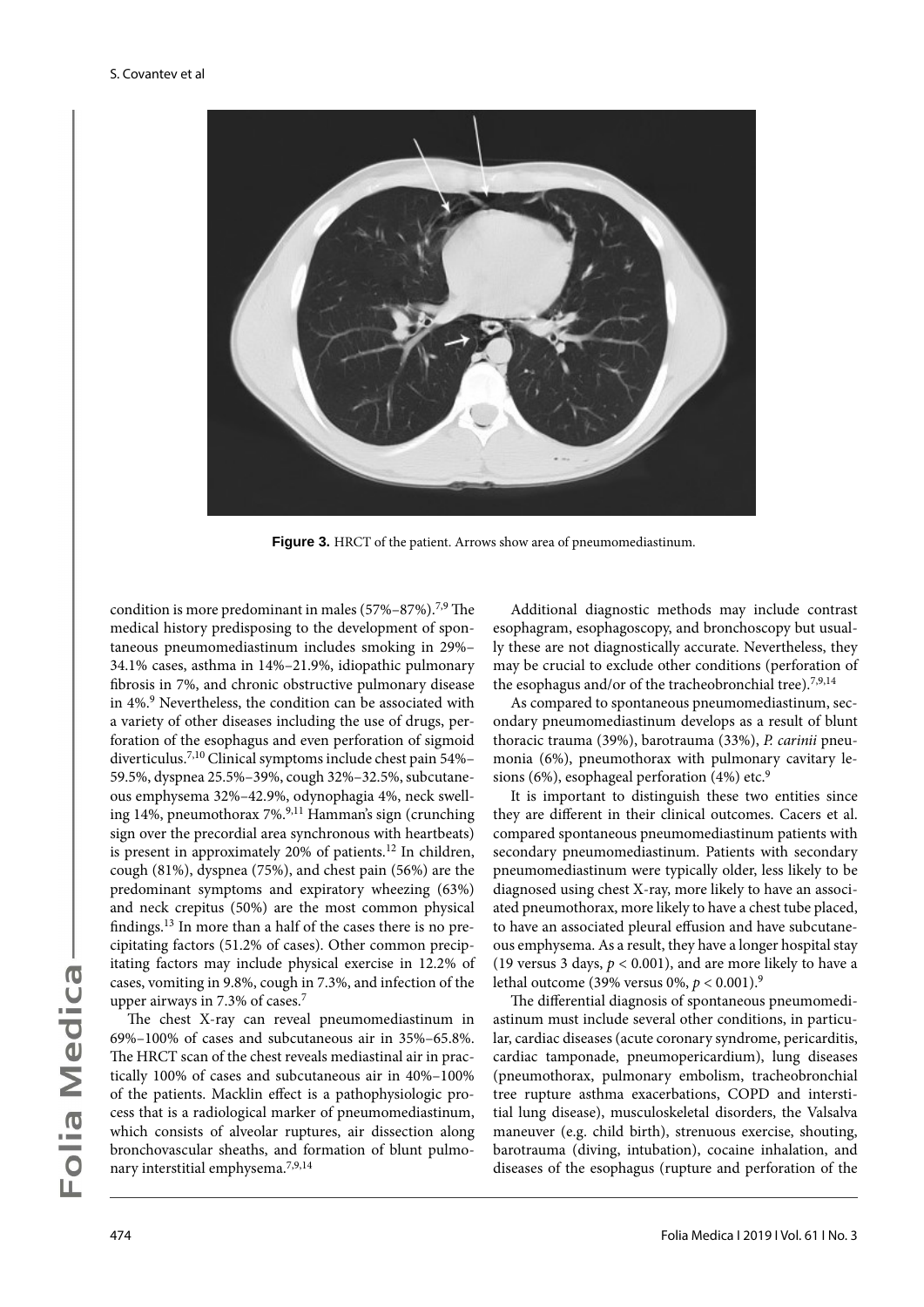

**Figure 4.** Diagnostic strategy in case of spontaneous pneumomediastinum.

esophagus, Boerhaave syndrome) **(Fig. 4)**. 14

In general, spontaneous pneumomediastinum is a benign condition with a mean duration length of hospitalization of 5 days.7 The treatment is conservative and requires analgesia (85.4% of cases), rest (68.3% of cases), and initial oxygen therapy (29.3% of cases). In individual cases, additional treatments may include bronchodilator and antibiotic therapy. Follow-up treatment can be determined individually, based on the clinical picture and chest X-ray.7

Nevertheless, thoracic surgeons should also be involved in the diagnosis and treatment of this condition, particularly to exclude emergency and in case of complications. Although it is often benign, there is still the possibility of mediastinal shift and important tracheal compression that would require emergency interventions.<sup>11,15</sup> In case of compression, there are several procedures for decompression as cutaneous and subcutaneous incisions, needle aspiration, mediastinal catheter application and cervical mediastinotomy. Although cervical mediastinotomy is the most invasive of these, it is also the most effective and reliable method of treatment in case of compression.<sup>16</sup>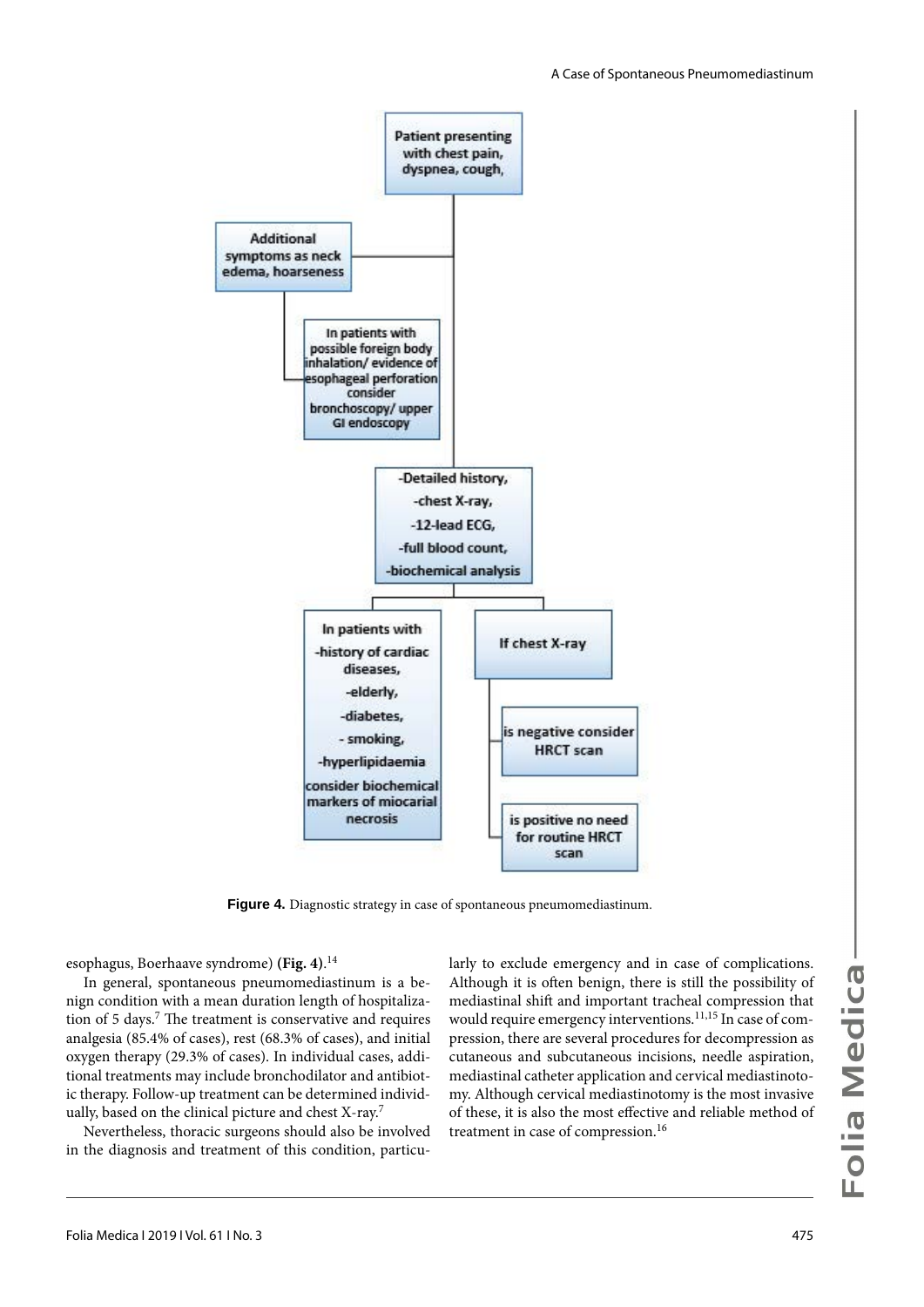# **CONCLUSION**

Spontaneous pneumomediastinum is a rare complication that should be taken into account when managing patients with respiratory distress. It is usually seen in patients with underlying respiratory illnesses. The prognosis is favourable and the treatment is symptomatic. Nevertheless, in rare cases patient may require surgical intervention, particularly in case of compression of the trachea or bronchi.

## **ETHICS**

Written informed consent was obtained from the patient for publication of the present study.

## **REFERENCES**

- 1. GBD 2015 Chronic Respiratory Disease Collaborators. Global, regional, and national deaths, prevalence, disability-adjusted life years, and years lived with disability for chronic obstructive pulmonary disease and asthma, 1990-2015: a systematic analysis for the Global Burden of Disease Study 2015. Lancet Respir Med 2017; 5(9): 691-706.
- 2. Ledford DK, Lockey RF. Asthma and comorbidities. Current opinion in allergy and clinical immunology 2013;13(1):78-86.
- 3. Laënnec RTH. De l'auscultation médiate ou Traité du Diagnostic des Maladies des Poumon et du Coeur. 1st ed. Paris: Brosson & Chaudé; 1819.
- 4. Roguin A. Rene Theophile Hyacinthe Laënnec (1781-1826): the man behind the stethoscope. Clin Med Res 2006; 4(3): 230-5.
- 5. Hamman L. Spontaneous mediastinal emphysema. Bull Johns Hopkins Hosp 1939; 64: 1-21.
- 6. Miura H, Taira O, Hiraguri S, et al. Clinical features of medical pneumomediastinum. Ann Thorac Cardiovasc Surg 2003; 9: 188-91.
- 7. Macia I, Moya J, Ramos R, et al. Spontaneous pneumomediastinum: 41 cases. Eur J Cardiothorac Surg 2007; 31(6): 1110-4.
- 8. Newcomb AE, Clarke CP. Spontaneous pneumomediastinum: a benign curiosity or a significant problem? Chest 2005; 128(5): 3298-302.
- 9. Caceres M, Ali SZ, Braud R, et al. Spontaneous pneumomediastinum: a comparative study and review of the literature. Ann Thorac Surg 2008; 86(3): 962-6.
- 10.Hur T, Chen Y, Shu G, et al. Spontaneous cervical subcutaneous and mediastinal emphysema secondary to occult sigmoid diverticulitis. Eur Respir J 1995; 8(12): 2188-90.
- 11.Perna V, Vila E, Guelbenzu JJ, et al. Pneumomediastinum: is this really a benign entity? When it can be considered as spontaneous? Our experience in 47 adult patients. Eur J Cardiothorac Surg 2010; 37(3): 573-5.
- 12.Sahni S, Verma S, Grullon J, et al. Spontaneous pneumomediastinum: time for consensus. N Am J Med Sci 2013; 5(8): 460-4.
- 13.Chiu CY, Wong KS, Yao TC, et al. Asthmatic versus non-asthmatic spontaneous pneumomediastinum in children. Asian Pac J Allergy Immunol 2005; 23(1): 19-22.
- 14.Kouritas VK, Papagiannopoulos K, Lazaridis G, et al. Pneumomediastinum. J Thorac Dis 2015; 7(Suppl 1): S44-9.
- 15.Gerazounis M, Athanassiadi K, Kalantzi N, et al. Spontaneous pneumomediastinum: a rare benign entity. J Thorac Cardiovasc Surg 2003; 126(3): 774-6.
- 16.Ozbay S, Liman ST, Topcu S, et al. Approach to the pneumomediastinum with massive subcutaneous emphysema. Eur Respir J 2014; 44(Suppl 58): P2442.